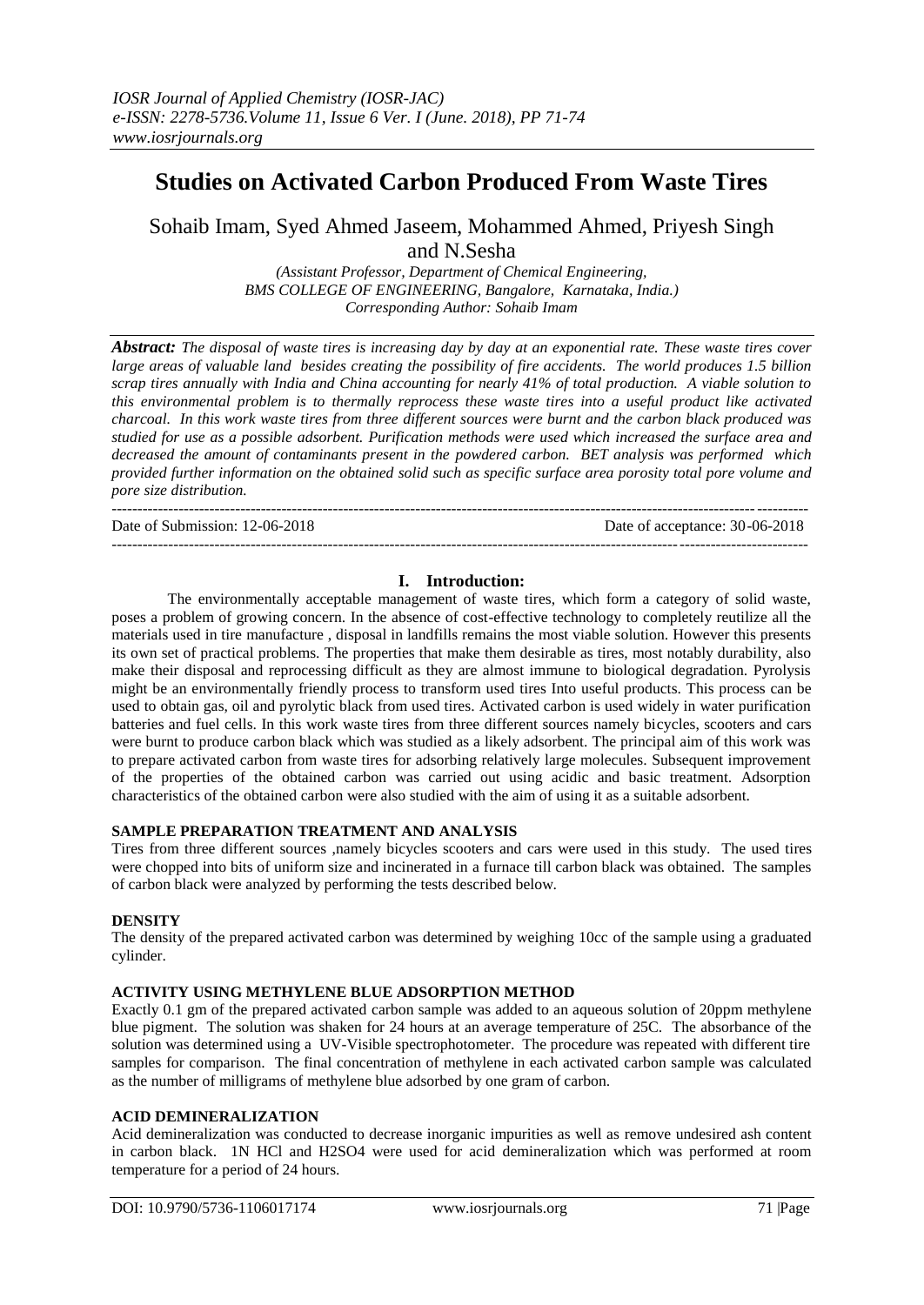This was followed by filtration and the samples were thoroughly rinsed with distilled water to remove the residual acid. The samples were then dried in an oven at 110C for 24 hours followed by grinding and sieving through a 45mm sieve. The activation step was completed by drying the oven treated carbon black in a furnace at 900C.

### **CHEMICAL ACTIVATION WITH KOH**

The removal of sulphur in tires improves the adsorption properties of activated carbon. 5gms of activated carbon were mixed with 250mlof1N KOH. The mixture was heated at temperatures between 70-80C for a period of 30-40 minutes with constant stirring, filtered using a filter paper and further washed with distilled water.

The filtered sample was further dried in an oven at 100C for 24 hours washed By stirring with 30ml of 5N HCl for 12 hours. This suspension was then centrifuged at 3500 rpm for 15 minutes washed several times with distilled water and this step was repeated several times. The samples were then dried in an oven at 100C.

#### **BET ANALYSIS**

Gas adsorption analysis was used for porosity and sample surface area measurements. The process basically involves exposing solid materials to gases or vapors at varying conditions and evaluating the weight uptake or sample volume. Analysis of this data provides information on the physical characteristics of the solid including specific surface area, porosity, total pore volume and pore size distribution.

A known weight of sample (35mg) was taken in a test tube. A glass rod along with a filter was inserted in the test tube to prevent the sample from entering into the equipment. The test tube was connected to the degasifying unit to remove the atmospheric moisture by passing helium gas at 250C for a period of 3 hours. The test tube was then inserted into the BET equipment and left for a period of 20 hrs. N2 gas was passed and liquid N2 was used to maintain the cryogenic temperature(77K).

### **PRESENTATIONOFEXPERIMENTAL RESULTS AND DISCUSSION**

Sample Data are presented for untreated and treated bicycle tires. Detailed data tables on bicycle, scooter and car tires are presented in the report of Sohaib Imam et. Al.(1) RESULTS FOR BICYCLE TIRES

#### **SAMPLE BEFORE TREATMENT**

### BET TEST

| $0.0309$ gm    |
|----------------|
| 24.656cc       |
| 23.114cc       |
| $0.0$ sec      |
| N <sub>2</sub> |
| 0.0C           |
| 77 K           |
| 94.47kPa       |
| $0.162$ sq m   |
|                |

| NO | Pi kPa | Pe kPa | Pe2 kPa | Po kPa | p/po      | Va         |  |
|----|--------|--------|---------|--------|-----------|------------|--|
|    |        |        |         |        |           | Cc(STP)/gm |  |
|    |        | 0.1883 |         | 94.341 | 0.0019956 | 1.6475     |  |
|    |        | 0.4745 |         | 94.388 | 0.0050267 | 2.1988     |  |
|    |        | 1.9274 |         | 94.342 | 0.02043   | 3.2268     |  |
|    |        | 3.9361 |         | 94.346 | 0.04172   | 3.9168     |  |
|    |        | 5.442  |         | 94.328 | 0.05769   | 4.3269     |  |

#### **TABLE 1**: ADSORPTION DATA FOR BICYCLE TIRES (UNTREATED SAMPLE)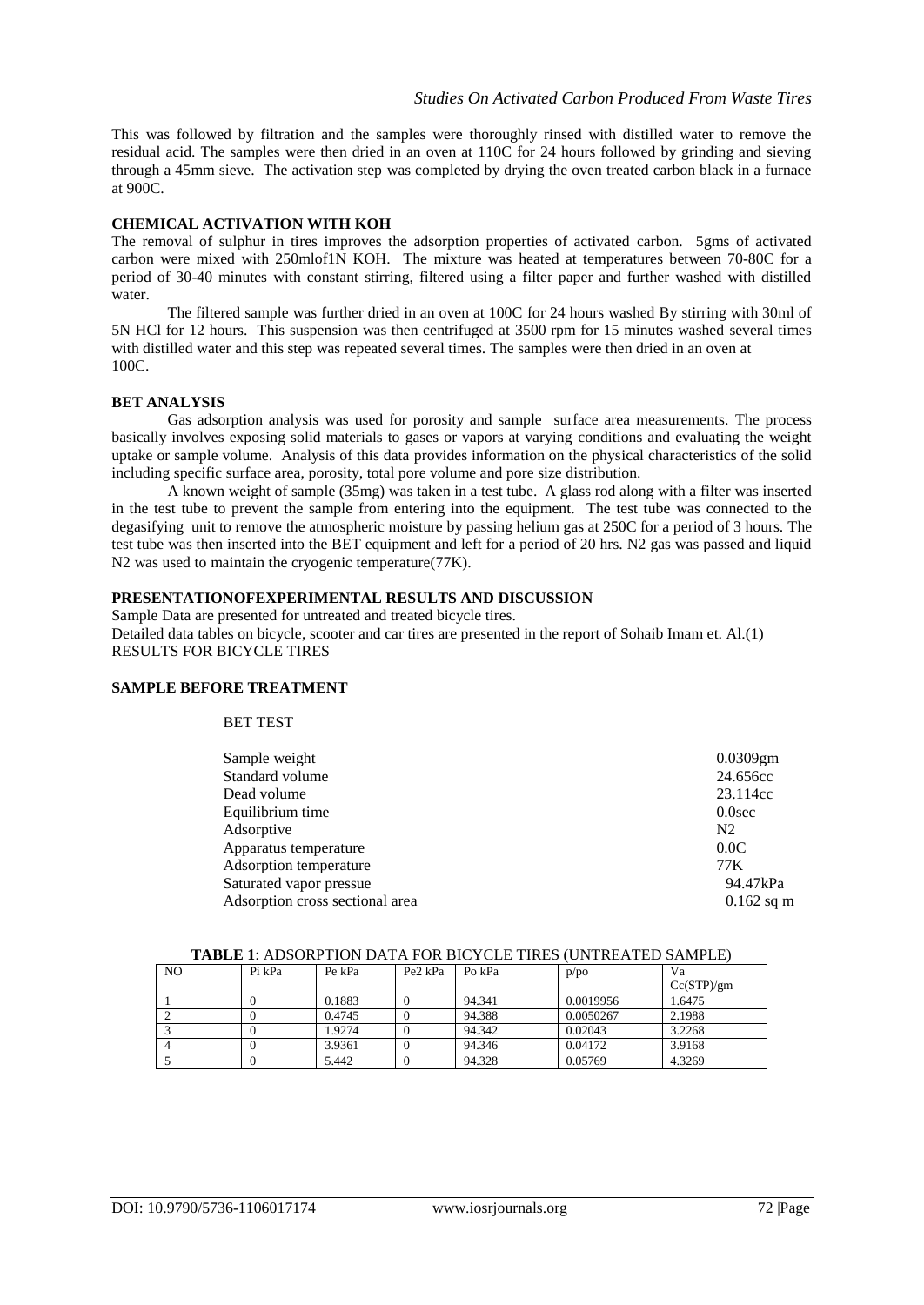| N <sub>O</sub> | Pi kPa | Pe kPa | Pe2 kPa | Po kPa | p/po   | Va         |
|----------------|--------|--------|---------|--------|--------|------------|
|                |        |        |         |        |        | Cc(STP)/gm |
|                |        | 83.992 |         | 94.346 | 0.8903 | 21.798     |
|                |        | 78.303 |         | 94.346 | 0.83   | 16.123     |
|                |        | 73.865 |         | 94.399 | 0.7825 | 14.217     |
|                |        | 69.341 |         | 94.442 | 0.7342 | 12.946     |
|                |        | 64.782 |         | 94.456 | 0.6858 | 12.324s    |

#### **TABLE 2:** DESORPTION DATA FOR BICYCLE TIRES (UNTREATED SAMPLE)

## **TABLE 3:** BET PLOT DATA FOR BICYCLE TIRES (UNTREATED SAMPLE) SAMPLE POINTS

| N <sub>O</sub> | p/po    | $p/Va(po-p)$ |
|----------------|---------|--------------|
|                |         |              |
|                | 0.00199 | 0.00121      |
|                | 0.00503 | 0.00230      |
|                | 0.02043 | 0.00646      |
|                | 0.04172 | 0.01111      |
|                | 0.05770 | 0.01415      |

#### RESULTS FOR BICYCLE TIRES SAMPLE AFTER TREATMENT BET TEST

| Standard volume<br>Dead volume<br>Equilibrium time<br>0.0 <sub>sec</sub><br>Adsorptive<br>N <sub>2</sub><br>0.0C<br>Apparatus temperature<br>Adsorption temperature<br>77 K<br>Saturated vapor pressue<br>$100$ kpa<br>Adsorption cross sectional area | Sample weight | $0.0353$ gm  |
|--------------------------------------------------------------------------------------------------------------------------------------------------------------------------------------------------------------------------------------------------------|---------------|--------------|
|                                                                                                                                                                                                                                                        |               | 24.656cc     |
|                                                                                                                                                                                                                                                        |               | 26.143cc     |
|                                                                                                                                                                                                                                                        |               |              |
|                                                                                                                                                                                                                                                        |               |              |
|                                                                                                                                                                                                                                                        |               |              |
|                                                                                                                                                                                                                                                        |               |              |
|                                                                                                                                                                                                                                                        |               |              |
|                                                                                                                                                                                                                                                        |               | $0.162$ sq m |

#### **TABLE 4:** ADSORPTION DATA FOR BICYCLE TIRES (TREATED SAMPLE)

|                |        |        |                                 |        | 1.1000 - 1.10001\1101\0111111 01\0101000 11\00\11\01100 01\11110 |            |
|----------------|--------|--------|---------------------------------|--------|------------------------------------------------------------------|------------|
| N <sub>O</sub> | Pi kPa | Pe kPa | Pe <sub>2</sub> kP <sub>a</sub> | Po kPa | p/po                                                             | Va         |
|                |        |        |                                 |        |                                                                  | Cc(STP)/gm |
|                |        | 0.9770 |                                 | 100.0  | 0.00097                                                          | 3.3316     |
|                |        | 0.5177 |                                 | 100.0  | 0.00517                                                          | 5.0455     |
|                |        | 1.9756 |                                 | 100.0  | 0.01976                                                          | 6.7801     |
|                |        | 4.1197 |                                 | 100.0  | 0.04110                                                          | 8.0256     |
|                |        | 5.7424 |                                 | 100.0  | 0.05742                                                          | 8.7191     |

# **TABLE 5:** DESORPTION DATA FOR BICYCLE TIRES (TREATED SAMPLE)

| NO. | Pi kPa | Pe kPa | Pe <sub>2</sub> kP <sub>a</sub> | Po kPa | p/po   | Va         |
|-----|--------|--------|---------------------------------|--------|--------|------------|
|     |        |        |                                 |        |        | Cc(STP)/gm |
|     |        | 89.419 |                                 | 100.0  | 0.8942 | 64.046     |
|     |        | 86.516 |                                 | 100.0  | 0.8652 | 48.855     |
|     |        | 84.297 |                                 | 100.0  | 0.8430 | 41.810     |
|     |        | 83.118 |                                 | 100.0  | 0.8312 | 39.260     |
|     |        | 77.950 |                                 | 100.0  | 0.7795 | 32.402     |

#### **TABLE 6:** BET PLOT DATA FOR BICYCLE TIRES (TREATED SAMPLE) SAMPLE POINTS

| NO. | D/DO     | $p/Va(po-p)$ |
|-----|----------|--------------|
|     |          |              |
|     | 0.000977 | 0.00029      |
|     | 0.005177 | 0.00103      |
|     | 0.019756 | 0.00297      |
|     | 0.041197 | 0.00535      |
|     | 0.057424 | 0.00698      |

# **II. Conclusion**

This project is an attempt to obtain and characterize activated carbon from waste tires. Three sources of tires namely bicycle, scooter and car tires were used as experimental samples. The cut tires were processed and a BET analysis was performed on treated and untreated samples. Adsorption isotherms were generated and presented (1). The adsorption isotherms obtained are of type II indicating multi-layer formation after completion of monolayer. Since surface area Is gauged by monolayer coverage of N2 on the surface only the initial part of